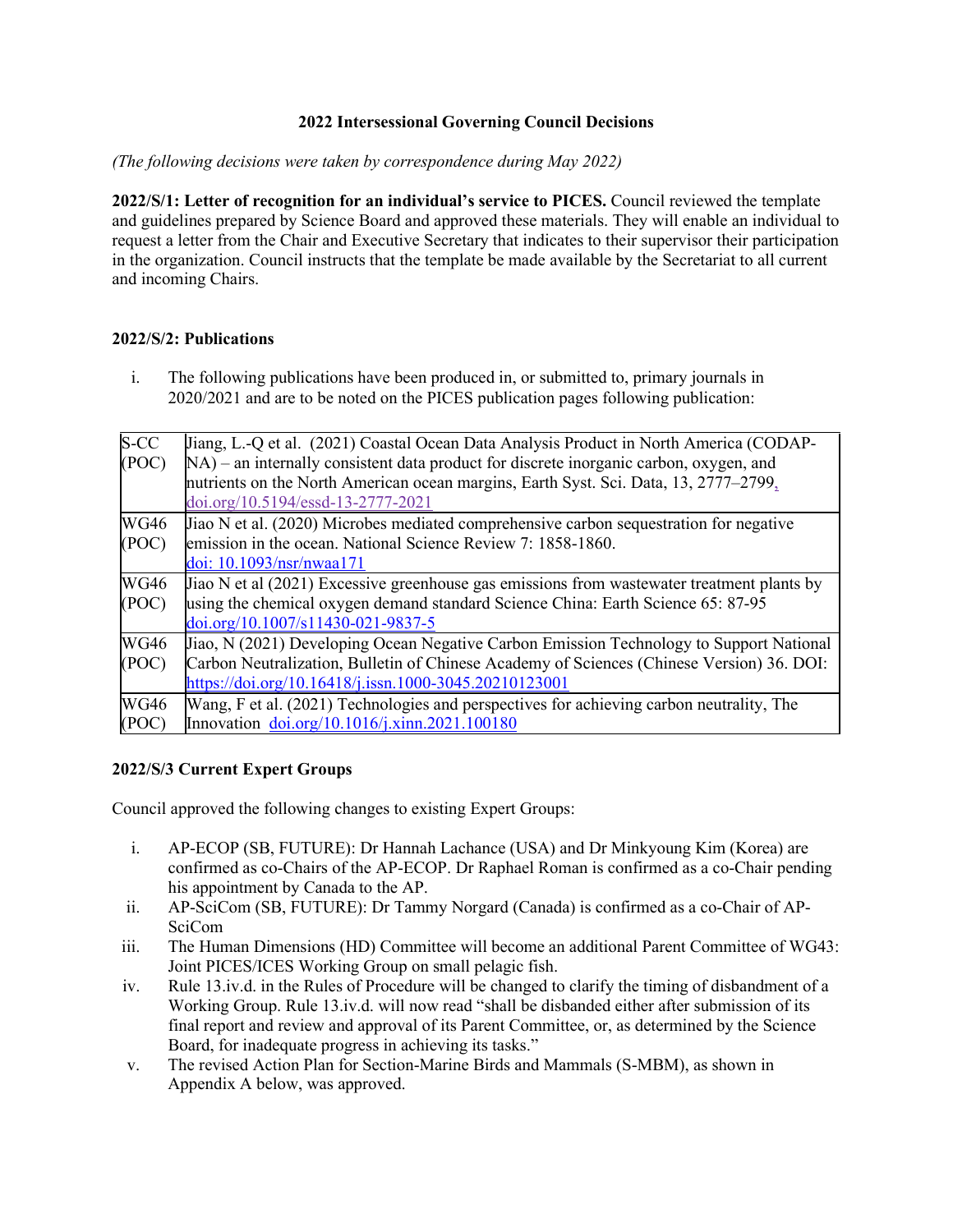vi. The revised Terms of Reference for Section–Harmful Algal Blooms (S-HAB), as shown in Appendix B below, were approved.

## **2022/S/4 New Expert Groups**

Council approved the establishment of the following new Advisory Panel with terms of reference as provided in Appendix C.

i. AP-UNDOS – Advisory Panel on the United Nations Decade of Ocean Science for Sustainable Development

Council approved the establishment of the following new Study Group, with terms of reference as provided in Appendix D.

ii. SG-GREEN - Study Group on Generating Recommendations to Encourage Environmentally-Responsible Networking.

## **2022/S/5: Capacity Building Activities**

Council approved co-sponsoring the SOLAS Open Science Conference September 25-29, 2022 and allocated \$4,500 to partially support travel of PICES Early Career Ocean Professionals and/or an ECOP event scheduled during the conference.

## **2022/S/6: Travel Support**

Council approved travel support requests for PICES members to attend joint expert groups activities as follows:

| <b>Expert</b><br>Group | Conference title / Date /<br><b>Location</b>                                                                                                      | Recipient name /<br>organization / country /<br>contact                                                           | Amount and rational of fund<br>request |
|------------------------|---------------------------------------------------------------------------------------------------------------------------------------------------|-------------------------------------------------------------------------------------------------------------------|----------------------------------------|
| <b>WG39</b>            | 7 <sup>th</sup> ICES WGICA Annual<br>Meeting, Oct 11-13<br>Copenhagen, Denmark                                                                    | Sei-ichi Saitoh, WG39 Chair<br>(ssaitoh@arc.hokudai.ac.jp),<br>Hokkaido Unv, Japan                                | CA\$3,000 (Partial support)            |
| <b>WG45</b>            | WG45 organized session<br>and Joint ICES/PICES<br>WG-GRAFY meeting at<br><b>ICES Annual Science</b><br>Conference, Sept 19-22,<br>Dublin, Ireland | Shuyang Ma (mashuyang $@$<br>Ouc.edu.cn), Ocean University<br>of China.<br>WG45 member, ECOP,<br>invited speaker. | CA\$3,500 (Partial support)            |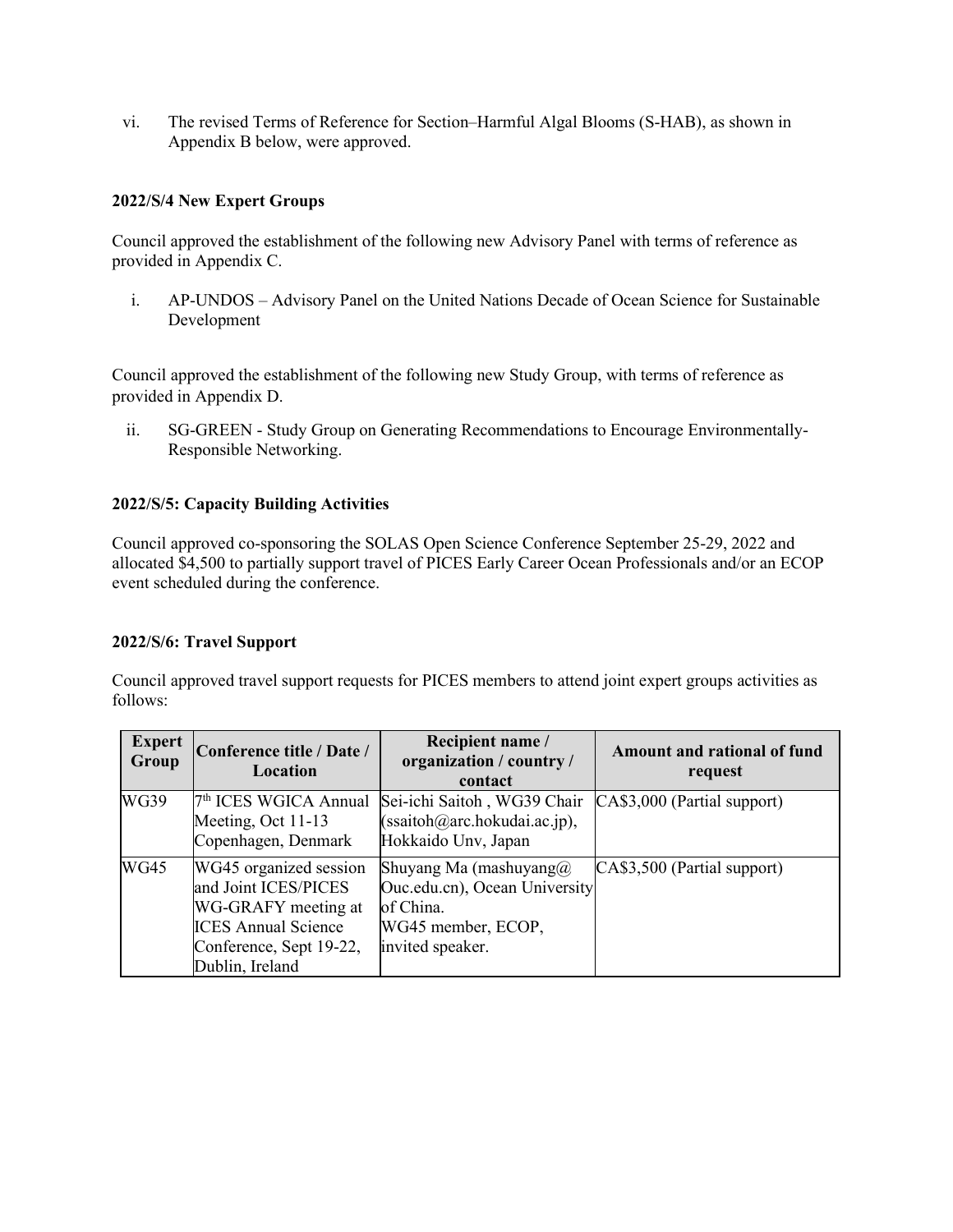## **Appendix A: S-MBM Action Plan, 2022-2026**.

The S-MBM proposes to address the next stage of Climate and Trophic Ecology of Marine Birds and Mammals over the next 5 years. This program has been chosen because marine birds and mammals (MBMs) can have top-down effects on marine ecosystems and because MBMs respond to multiple scales of variability in the environment and their prey-base. We are completing our update of the 2000 report (Hunt et al., 2000) on diets and food consumption of marine mammals with case studies from seabirds as well based on additional datasets and improved bioenergetic models. Combining this information with data on prey quantity, quality, composition and distribution will further allow us to better understand and predict how variability in prey will impact MBMs. In particular, we plan on examining the influence of climate variability and change on trophic linkages and, ultimately, the distribution and abundance of MBMs in the North Pacific. In addition, our project will link directly with other PICES committees (e.g., BIO, FIS, POC, MEQ), provide improved data on energy flow needed for ecosystem models for PICES sub-regions and broader LMEs, and will address the goals of FUTURE to forecast ecosystem status and understand how marine ecosystems in the North Pacific respond to climate change and human activities.

Our project is premised on the fact that MBMs are important top predators that respond directly to changes in, and consume large amount of, forage species. It also recognizes that MBMs can induce trophic cascades, and that they are susceptible to changes in marine food web structure and productivity as a result of both natural and anthropogenic impacts. MBMs overlap directly with anthropogenic stressors, such as climate change, plastic and other pollutants, increased shipping, and fishery interactions. Finally, many MBMs are easily observed and highly mobile, and are considered sentinels of ecosystem status and health. As such, we believe the detailed analyses of MBMs that we are proposing will contribute significantly to meeting the objectives of FUTURE.

The following describes: 1) the rationale of our proposed project, and 2) describes potential activities or products to be accomplished by the S-MBM over these 5 years.

Our activity plan will focus on the "Interaction between MBMs and other ecosystem components and stressors." This will include important sub-themes such as:

- Documenting, understanding, and potentially forecasting changes in forage species and response of MBMs to these changes.
- MBMs as ecological indicators of changing marine ecosystems using metrics such as population vital rates, spatiotemporal distributions and abundances, diet composition, body condition and stress hormones.

Phases:

- 1. Identification and assessment of important stressors (anthropogenic and environmental) on MBMs, developing Pathways of Effects (POE) models, and estimating potential impacts from these stressors.
- 2. Use of MBMs as indicators of impacts regionally and among regions.
- 3. Comparative synthesis of information from phase 1 and 2 across the PICES region.

Upcoming possible workshop themes:

- 1. Anthropogenic stressors, mechanisms and potential impacts on MBMs (led by M Kim, P O'Hara and Y Watanuki)
- 2. Climate change (including Marine Heat Waves) associated changes in migration patterns/distribution of MBM (led by W Sydeman, K Hattori and P O'Hara)
- 3. Predicting changes in small pelagic prey fish and potential impacts on MBMs (led by H W Kim and E Hazen)
- 4. MBMs as indicators of impacts (led by R Ream and W Sydeman)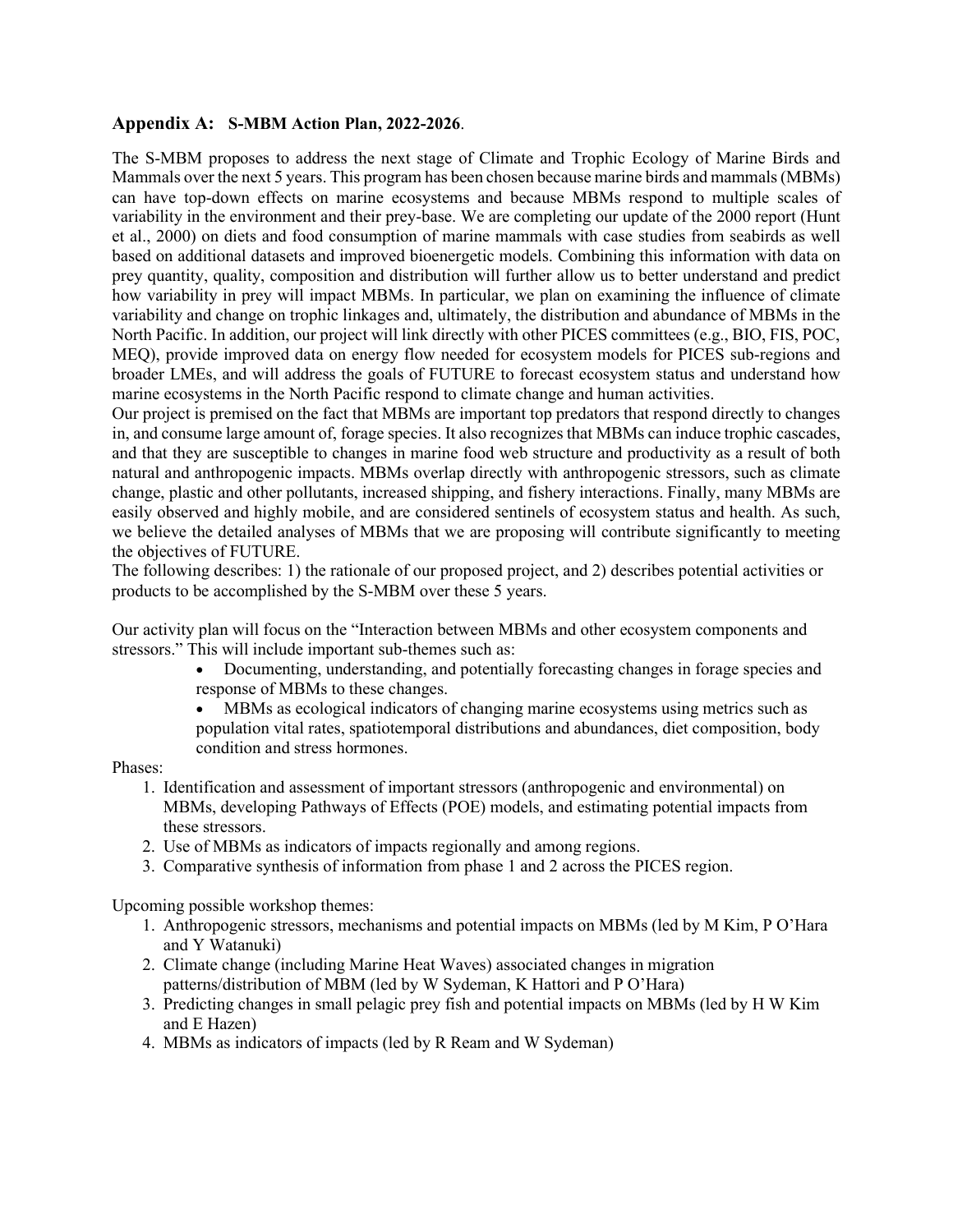## **Appendix B: Section on Ecology of Harmful Algal Blooms in the North Pacific**

Terms of Reference (2021-2025)

- 1. Guide ongoing deliverables to address the goals of IOC's UN Decade of Ocean Science for Sustainable Development (UNDOS) and the FUTURE science program of PICES.
- 2. Contribute to the development of the PICES North Pacific Ecosystem Status Report.
- 3. Produce summary reports on east-west and north-south occurrence (similarities and differences) of selected HAB species and new species of concern.
- 4. Developing guidelines for quantifying changes in the character, magnitude and frequency of HAB events in PICES Nations related to expected and measured trends of climate change.
- 5. Contributing to the development of global HAB research activities including the GlobalHAB status report (ICES, PICES, IOC) and the UN Decade of Ocean Science for Sustainable Development.
- 6. Continuing PICES member country data entry into the joint ICES-PICES Harmful Algal Event database (HAE-DAT) to allow global comparison of changes in harmful algal blooms.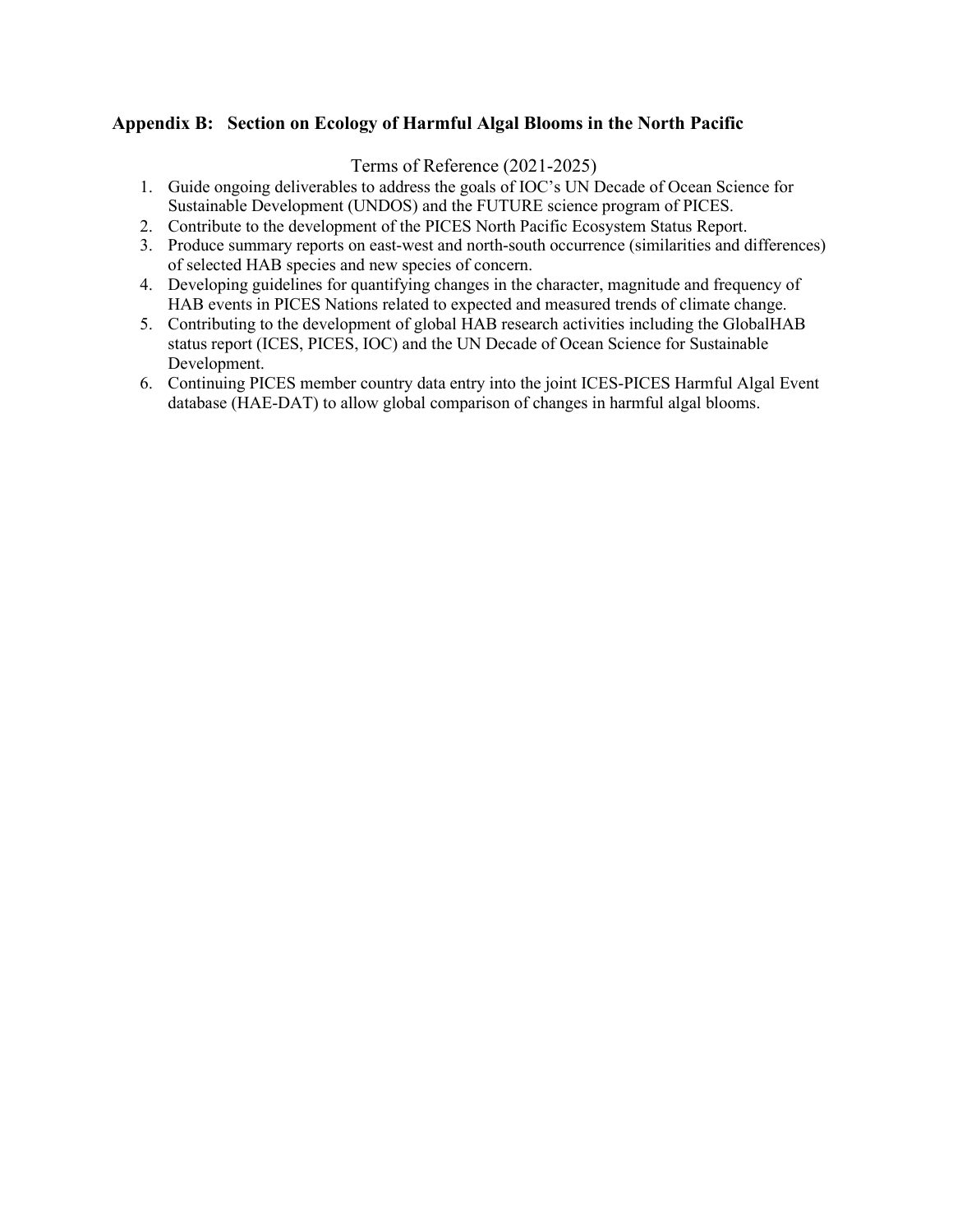## **Appendix C: PICES Advisory Panel on the UN Decade of Ocean Science (AP-UNDOS)**

**Parent Committee:** PICES Science Board **Term**: April 2022 – TBD **Proposed Chairs:** Steven Bograd (USA; FUTURE SSC), Sanae Chiba (Secretariat)

#### **Background**

The UN Decade of Ocean Science for Sustainable Development (UNDOS) provides an unprecedented opportunity to strengthen and expand PICES science and outreach in collaboration with ICES and other partner organizations. At PICES-2019 in Victoria, Canada, an ad-hoc group of ICES and PICES scientists began bilateral discussions on joint activities in support of the UNDOS. The strategic plans and objectives of PICES and ICES are well-aligned with UNDOS objectives, positioning our organizations and their associated networks to play a leading role in addressing UNDOS priorities and societal outcomes. Coordination between PICES and ICES led to the formation of the Joint ICES/PICES Study Group/Strategic Imitative on UN Decade of Ocean Science (SG-UNDOS; https://meetings.pices.int/members/study-groups/SG-UNDOS), which was formed in October 2020 and approved for a 6-month extension by PICES Governing Council in October 2021. Parallel with the creation and activities of SG-UNDOS, the team proposed a UN Ocean Decade Programme, Sustainability of MARine ecosystems Through knowledge NETworks (SmartNet;

https://www.ices.dk/about-ICES/global-cooperation/Pages/Smartnet.aspx), which was endorsed as a Decade Programme by the IOC in June 2021. SmartNet is the primary venue for ICES and PICES to

play a leading role in advancing and communicating scientific understanding of marine ecosystems for societal outcomes in support of UNDOS; to bring together diverse networks to increase capacity to conduct ocean science in support of sustainable development; and to foster the range of skills necessary to support broad and overarching marine science goals, with particular emphasis on cross-cutting inclusivity themes relating to gender equality, early career ocean professional engagement, and significant involvement of indigenous communities and developing nations.



SmartNet will support and leverage ICES, PICES, and member countries' priorities and initiatives related to UNDOS, by emphasizing areas of mutual research interest and policy needs, including climate change, fisheries and ecosystem-based management, social, ecological and environmental dynamics of marine systems, coastal communities and human dimensions, and communication and capacity development (Figure 1).

#### **Rationale for an Advisory Panel**

PICES is expected to play a large role in facilitating transformational science during the UN Decade of Ocean Science for Sustainable Development (2021-2030). While the SmartNet Programme will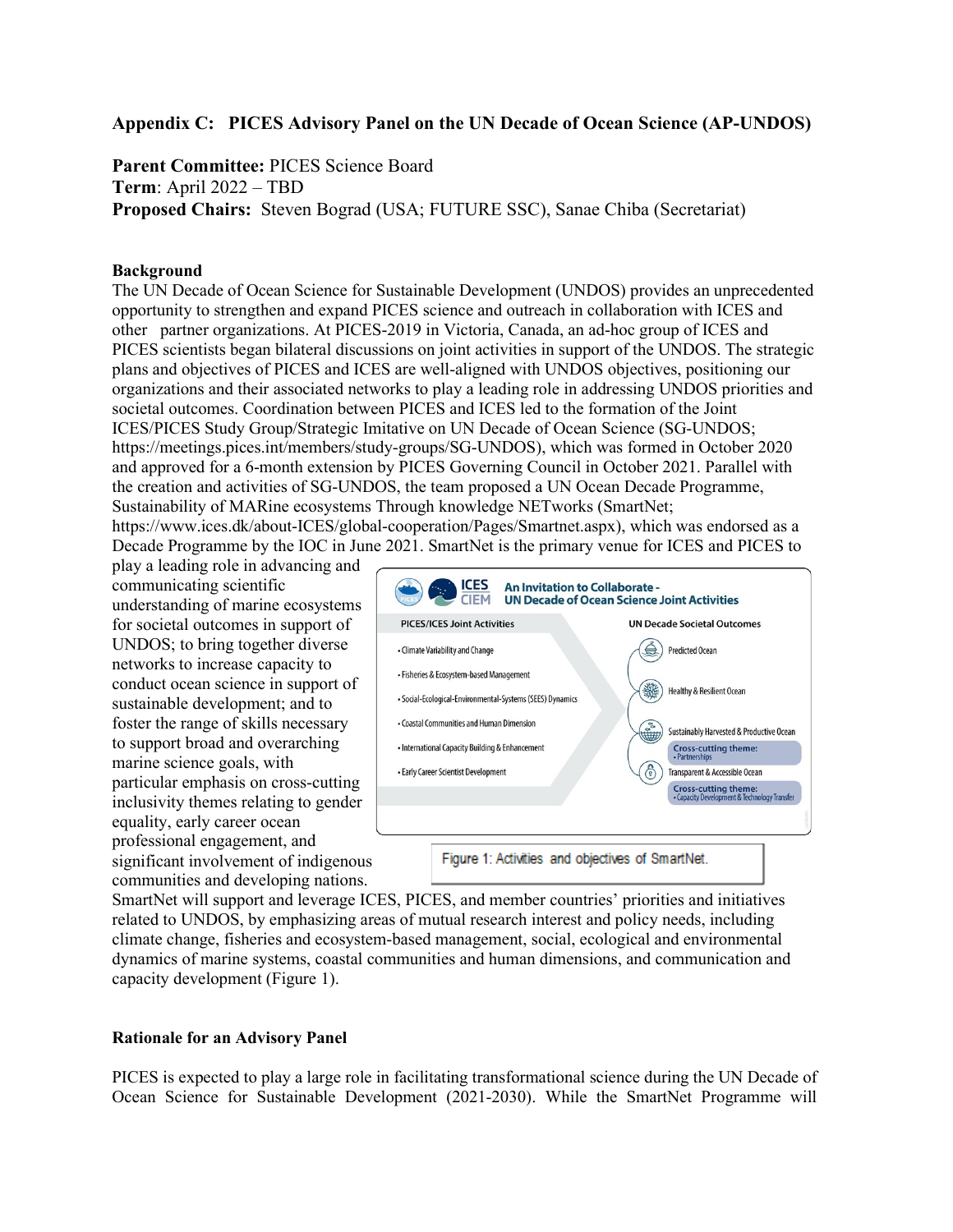continue to function throughout the Decade, the SG-UNDOS has completed its objectives to: (a) establish a common strategy for joint activities and provide regional leadership in support of UNDOS; (b) identify and strengthen relationships with partner professional and multilateral organizations to facilitate UNDOS engagement; and (c) develop an UNDOS Programme for endorsement by the IOC. A new PICES Expert Group, with a sufficient lifetime, is needed to continue planning, communicating and exercising PICES engagement through the extent of the Ocean Decade. This engagement will include, but is not limited to, SmartNet activities.

### **AP-UNDOS Terms of Reference**:

- 1. Define and promote the joint scientific activities of PICES and partner organizations (including ICES) that will contribute to UN Ocean Decade societal outcomes.
- 2. Implement the SmartNet Programme (in partnership with ICES), organize its activities and partnerships, monitor its progress, and communicate updates to the PICES community.
- 3. Implement a strategy that prioritizes engagement with early career ocean professionals, indigenous communities, developing nations, and recognizes the importance of promoting diversity and gender equity in our activities; Coordinate with FUTURE SSC, AP-ECOP and AP-SciCom to develop these strategies.
- 4. Develop recommendations for new UN Ocean Decade activities for endorsement by UNESCO-IOC, with new and existing partners, allowing for participation of additional partners throughout the Decade.
- 5. Develop recommendations for new and existing PICES Expert Groups to implement and maintain SmartNet and UN Ocean Decade activities, and encourage and support Expert Group participation in all aspects of the UN Ocean Decade.

AP-UNDOS will be the primary body to facilitate PICES engagement with the UN Decade of Ocean Science through the lifetime of the Decade. We expect that the initial primary activity of AP-UNDOS will be the implementation of SmartNet (ToR 2). This activity necessitates close coordination with the ICES-PICES Ocean Decade (IPOD), which serves as the Scientific Steering Committee for SmartNet (Figure 2). We emphasize that AP-UNDOS will provide the broader function of planning and implementing PICES engagement in all UNDOS activities, beyond the scope and purview of SmartNet/IPOD. In this capacity, AP-UNDOS will coordinate with PICES Science Board, the FUTURE Scientific Steering Committee, and other Expert Groups engaged in UNDOS-related activities. In the short-



term, we anticipate a significant role in planning the ICES-PICES 2023 Joint Meeting and participating in other international symposia.

#### **Proposed Membership and Chairs**

Given the effectiveness of SG-UNDOS, we propose to maintain the same PICES members in AP-UNDOS. In addition, the SG-UNDOS Chairs received expressions of interest from several PICES ECOPs, and would recommend that these individuals become AP-UNDOS members.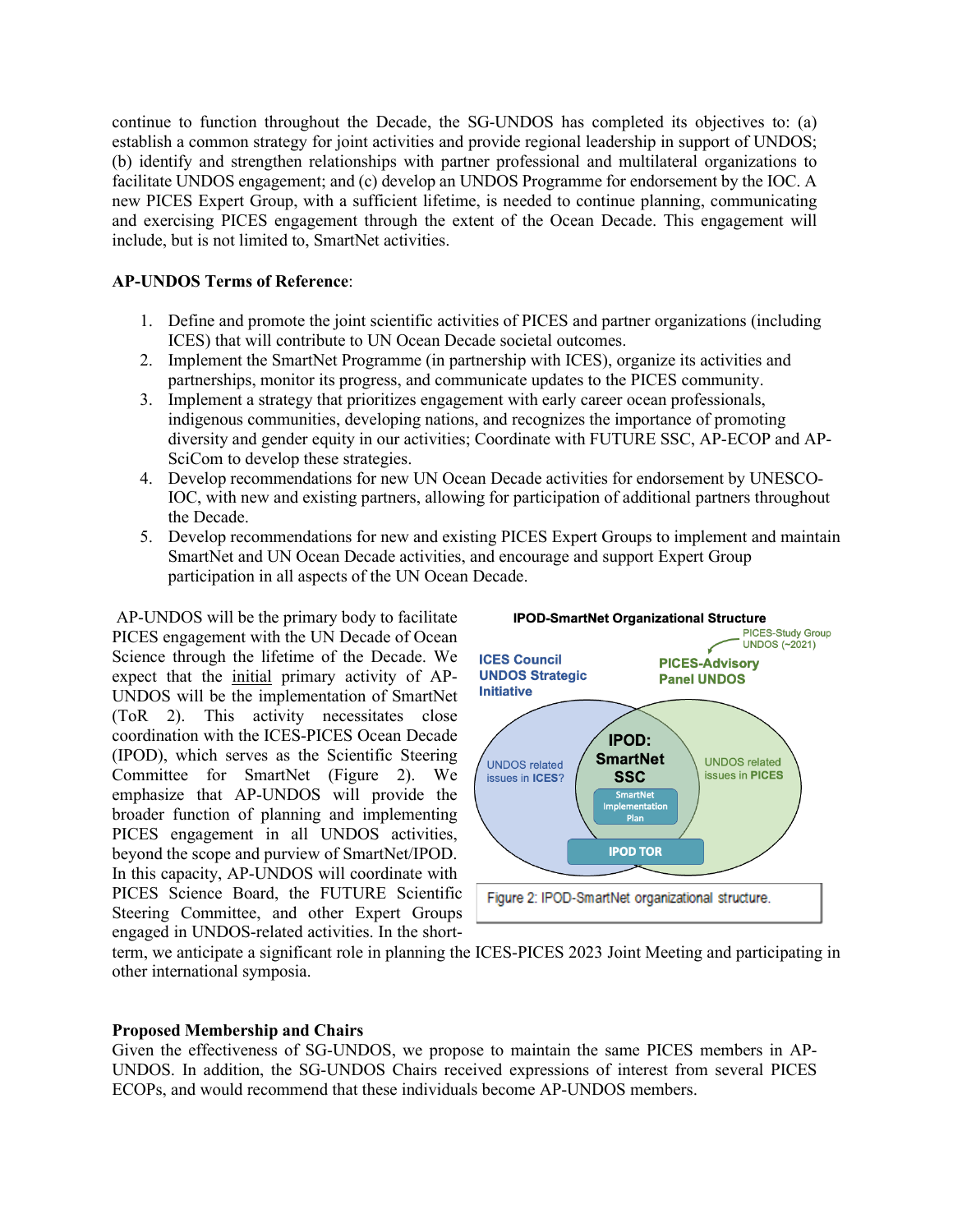#### **Chairs**

Steven Bograd (USA) – steven.bograd@noaa.gov Sanae Chiba (PICES Secretariat) - [Sanae.Chiba@pices.int](mailto:Sanae.Chiba@pices.int) 

#### **Full Members**

Jennifer Jackson (Canada) - jennifer.jackson@hakai.org Andrea White (Canada) – andrea.white  $@d$  fo-mpo.gc.ca

China members TBD

Mitsutaku Makino (Japan) [– mmakino@aori.u-tokyo.ac.jp](mailto:mmakino@aori.u-tokyo.ac.jp)  Hiroaki Saito (Japan) – hsaito@aori.u-tokyo.ac.jp

#Sukyung Kang (Korea) – [sukyungkang@korea.kr](mailto:sukyungkang@korea.kr)  Hanna Na (Korea) - hanna.ocean@snu.ac.kr

Yuri Zuenko (Russia) - [zuenko\\_yury@hotmail.com](mailto:zuenko_yury@hotmail.com)  \*Evgeniia Kostianaia (Russia; ECOP) - [evgeniia.kostianaia@gmail.com](mailto:evgeniia.kostianaia@gmail.com) 

Emanuele Di Lorenzo (USA) – edl@gatech.edu Kirstin Holsman (USA) – kirstin.holsman@noaa.gov \*Emily Lemagie (USA; ECOP) - [emily.lemagie@noaa.gov](mailto:emily.lemagie@noaa.gov)  Erin Satterthwaite (USA; ECOP) – esatterthwaite@ucsd.edu Vera Trainer (USA) [- Vera.L.Trainer@noaa.gov](mailto:Vera.L.Trainer@noaa.gov) 

\*Raphael Roman (Ex Officio; UNESCO-IOC ECOP Programme) - [raph.genf@gmail.com](mailto:raph.genf@gmail.com) 

-------------------------- \*Not original SG-UNDOS members #Will be SB Chair, 2022-2025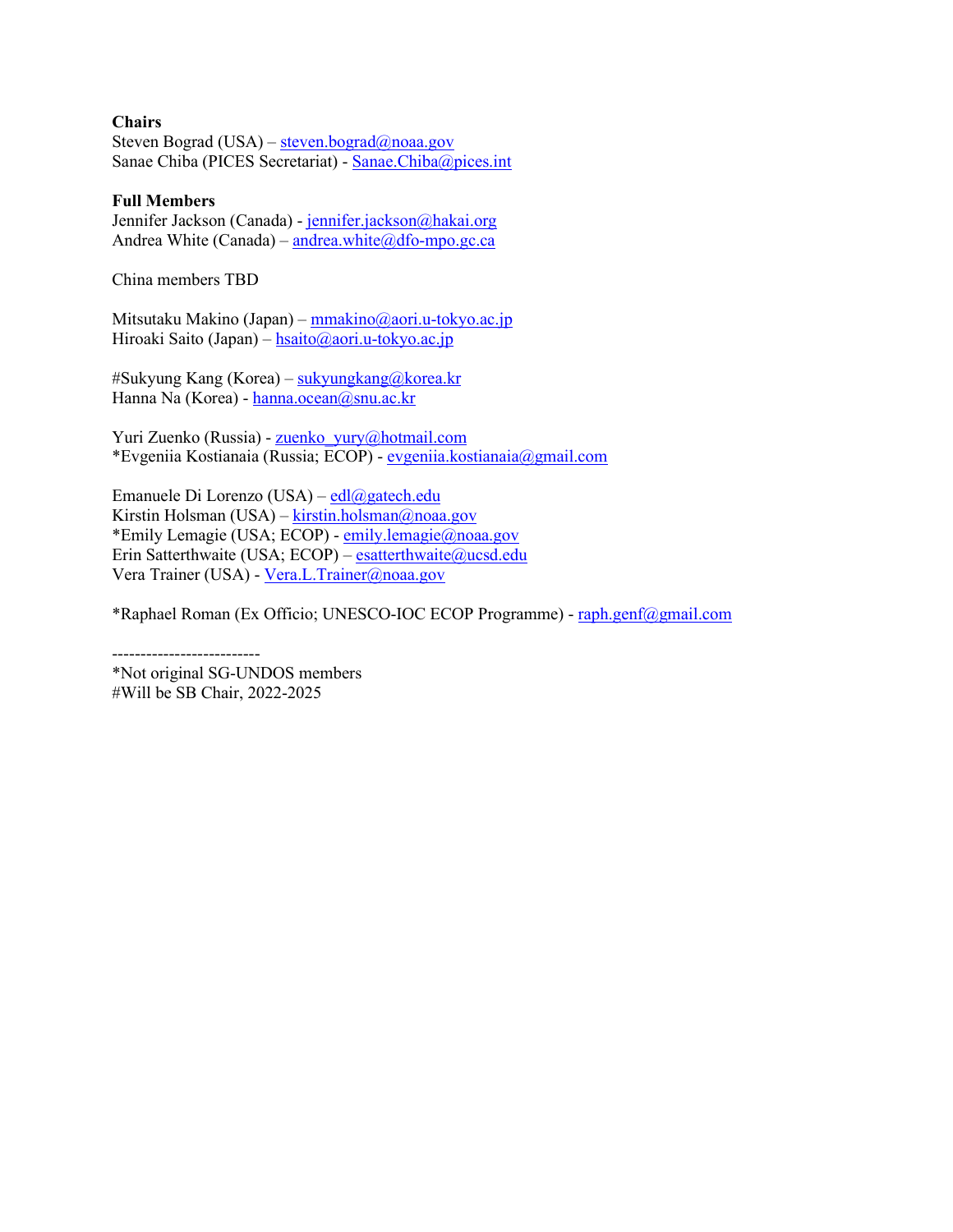## **Appendix D: Proposal for a Study Group on Generating Recommendations to Encourage Environmentally- Responsible Networking (SG-GREEN)**

**Parent Committee:** PICES Science Board **Term**: For one year from June 2022 **Proposed Chairs:** TBC

#### Background

The CoVID-19 pandemic has accelerated the need for and expansion of remote conferencing capability worldwide. While there may never be a complete replacement for the social events and serendipitous brainstorming provided by in-person meetings, the urgency of climate change impacts of global travel has highlighted the importance of a balanced approach to sharing scientific knowledge through a combination of remote conferencing and in-person meetings. Similarly, a targeted focus on the UN Decade of Ocean Science for Sustainable Development (UNDOS) has brought to light the importance of remote conferencing as a platform which can provide increased opportunities for under-represented people and countries to be heard, despite economic, travel, or other limitations. Also, several EU countries are now limiting scientist's travel in recognition of the urgent need to address the climate crisis. PICES has the opportunity to play a leadership role in exploring the appropriate balance of in-person and remote meetings, providing an example for the international community. This will create a lasting positive legacy for PICES well into the future, that helps improve environmental justice, equity, and diversity in planning its engagement with the worldwide scientific community.

#### **Terms of Reference**

The main objectives of the proposed SG-GREEN are to:

- Identify a mechanism agreeable to all PICES member countries for sustained green meetings within the PICES scientific structure. In particular, to establish a mechanism that is inclusive to under-represented people and communities, early career ocean professionals, etc.
- Create recommendations for PICES on best practices to reduce GHG emissions and waste relative to meetings
- Establish organization-wide green initiatives, such as: eliminating single use plastics, reduced printing, reduced purchases of single use or limited use items at meetings, including meeting gifts.
- Exploration of PICES investment in climate-responsible industries.
- Provide recommendations for best practices in purchasing carbon offsets for members for face-to-face meetings, including suggestions for including offsets as part of the conference registration fees
- Provide suggested actions to promote PICES green initiatives and climate change information.

## **Expected Deliverables/Products**

- Conduct a survey of other organizations to determine the best practices for e-meetings, virtual collaboration and hybrid meetings.
- Conduct targeted consultations of PICES members regarding carbon offsets and hybrid meetings.
- Develop a communications piece to help facilitate further carbon reduction initiatives, specifically highlighting SG findings.
- Publication of PICES green initiatives in PICES Press and other literature, such as ECO magazine, to set an example and investigate the value of environmentally-friendly policies.
- -Work towards setting carbon budgets and targets for decreasing carbon emissions related to PICES activities over time.